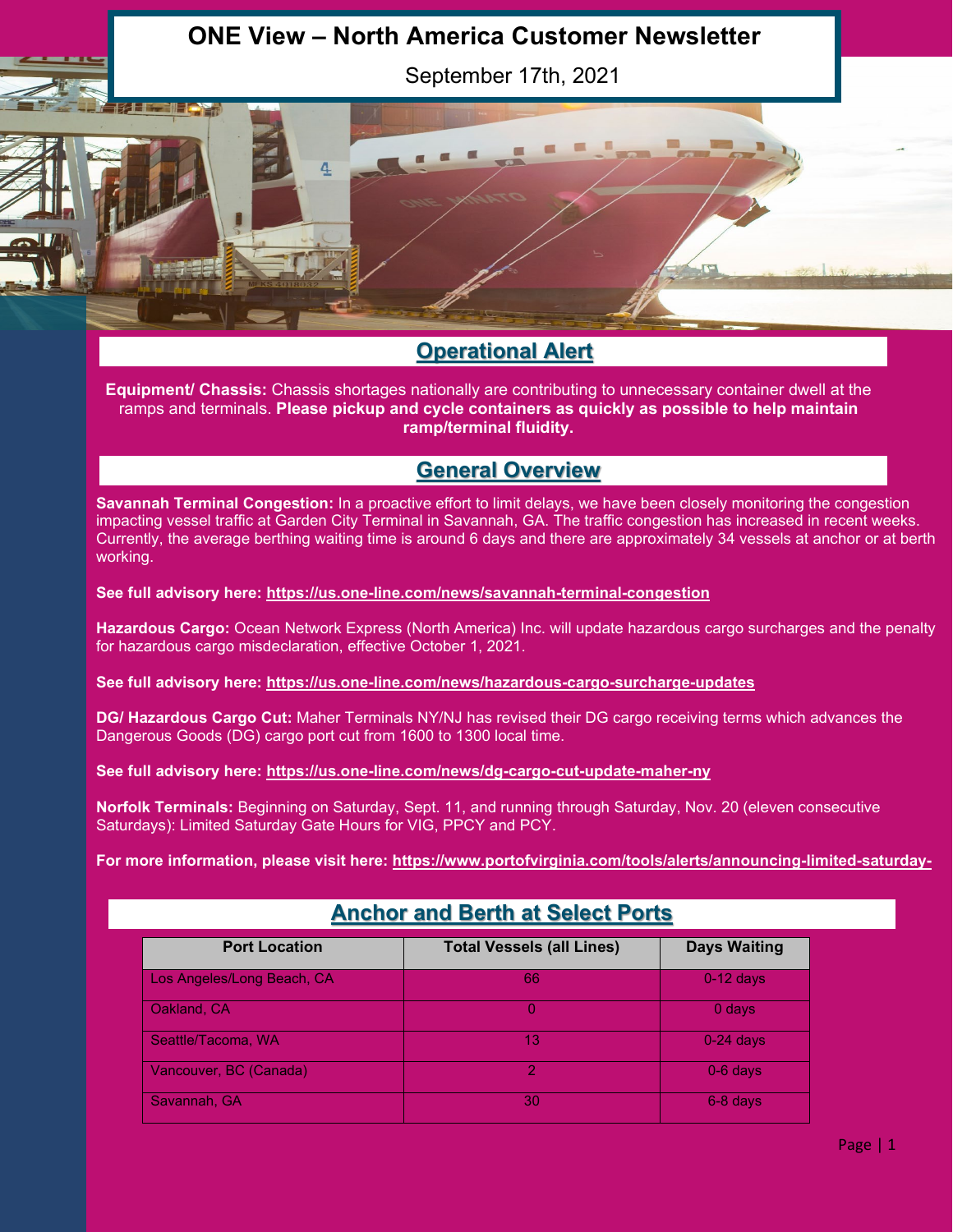## **ONE eCommerce**



## **JOC – Port News [Click Here to Register](https://ecomm.one-line.com/ecom/CUP_HOM_1020.do?redir=Y&sessLocale=en)**

Port officials in Georgia and South Carolina say elevated dwell times, chassis shortages, and vessel backlogs will remain a problem in the southeast US through peak season given the significant number of containers on the water destined for already congested terminals.

Dwell times for containers and chassis have doubled compared with a year ago in Savannah and Charleston, causing equipment shortages and a land-use issue in which import containers are cannibalizing the terminal space normally devoted to exports.

Read full article here: [https://www.joc.com/port-news/us-ports/southeast-us-ports-expect-congestion-backlogs](https://www.joc.com/port-news/us-ports/southeast-us-ports-expect-congestion-backlogs-persist_20210916.html)[persist\\_20210916.html](https://www.joc.com/port-news/us-ports/southeast-us-ports-expect-congestion-backlogs-persist_20210916.html)

### **NEW EMA SERVICE (Direct North America to East Mediterranean)**

**This service offers the first direct calling from US East Coast to Mediterranean with transit times as quick as 11 days from Savannah, GA to Algeciras. This is an excellent opportunity for our North America Cotton Exporters.**